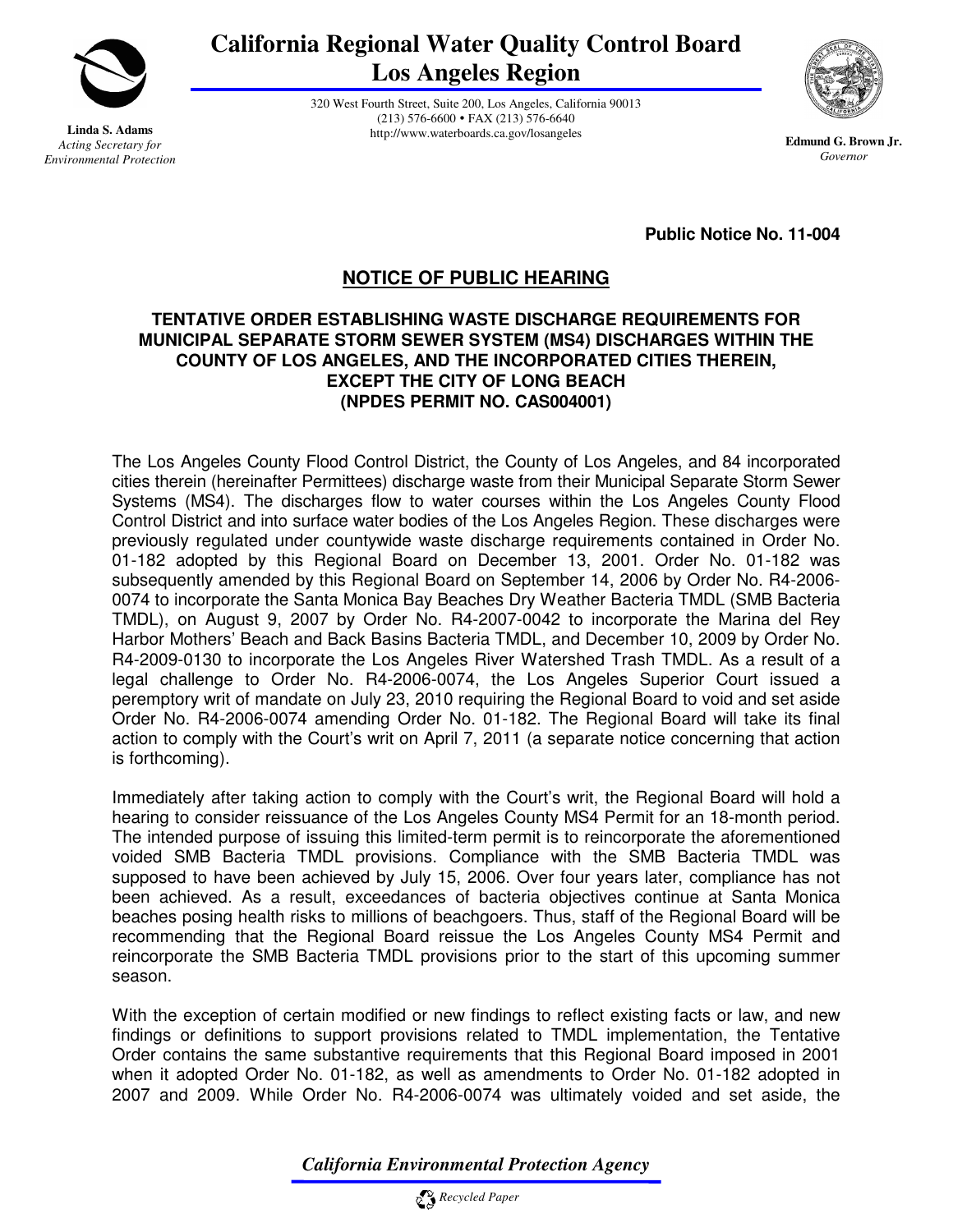Permittees in the Santa Monica Bay Watershed Management Area were required to comply with the requirements of that amendment for approximately four years until such time as those provisions were voided. Thus, the Tentative Order does not require the Permittees to comply with any requirements that they have not already been required to comply with in the past.

Accordingly, the Regional Board tentatively proposes to reissue the Los Angeles County MS4 Permit, which includes an associated Monitoring and Reporting Program, and rescind the requirements in Order No. 01-182 (as amended).

This notice sets forth the procedures and processes the Regional Board will use at this hearing.

#### **I. HEARING DATE AND LOCATION**

The Regional Board is scheduled to hold a public hearing to consider this matter at its regularly scheduled board meeting on:

Date: April 7, 2011<br>Time: 9:00 a.m.  $9:00$  a.m. Place: Metropolitan Water District of Southern California 700 North Alameda Street Los Angeles, CA 90071

Please check the Regional Board's website (http://www.waterboards.ca.gov/losangeles/) for the most up-to-date public hearing location as it is subject to change. If there should not be a quorum on the scheduled date of this hearing, all items will be automatically continued to the next scheduled meeting. A continuance of this item will not automatically extend any deadlines set forth herein.

## **II. SCOPE OF HEARING**

As this matters concerns reissuance of the Los Angeles County MS4 Permit, parties and interested persons may comment upon any portion of the Tentative Order. However, please be advised that the vast majority of the requirements in the Tentative Order are existing requirements, which the Permittees have been operating under since 2001, or since amendments to Order No. 01-182. Further, many of the requirements adopted in 2001 in Order No. 01-182, and which have been carried over into the Tentative Order, have already been subject to litigation. That litigation resulted in an unanimous decision by the California Court of Appeal in favor of the Regional Board and upholding Order No. 01-182 (as adopted in 2001) in its entirety. Thus, while parties and interested persons may comment on any portion of the Tentative Order, comments that raise issues that have already been litigated will be responded to accordingly.

## **III. NATURE OF HEARING**

This proceeding will be a formal adjudicatory proceeding pursuant to section 648 et seq. of Title 23 of the California Code of Regulations. Chapter 5 of the California Administrative Procedure Act (commencing with section 11500 of the Government Code) relating to formal adjudicative hearings does not apply to adjudicative hearings before the Regional Board, except as otherwise specified in the above-referenced regulations.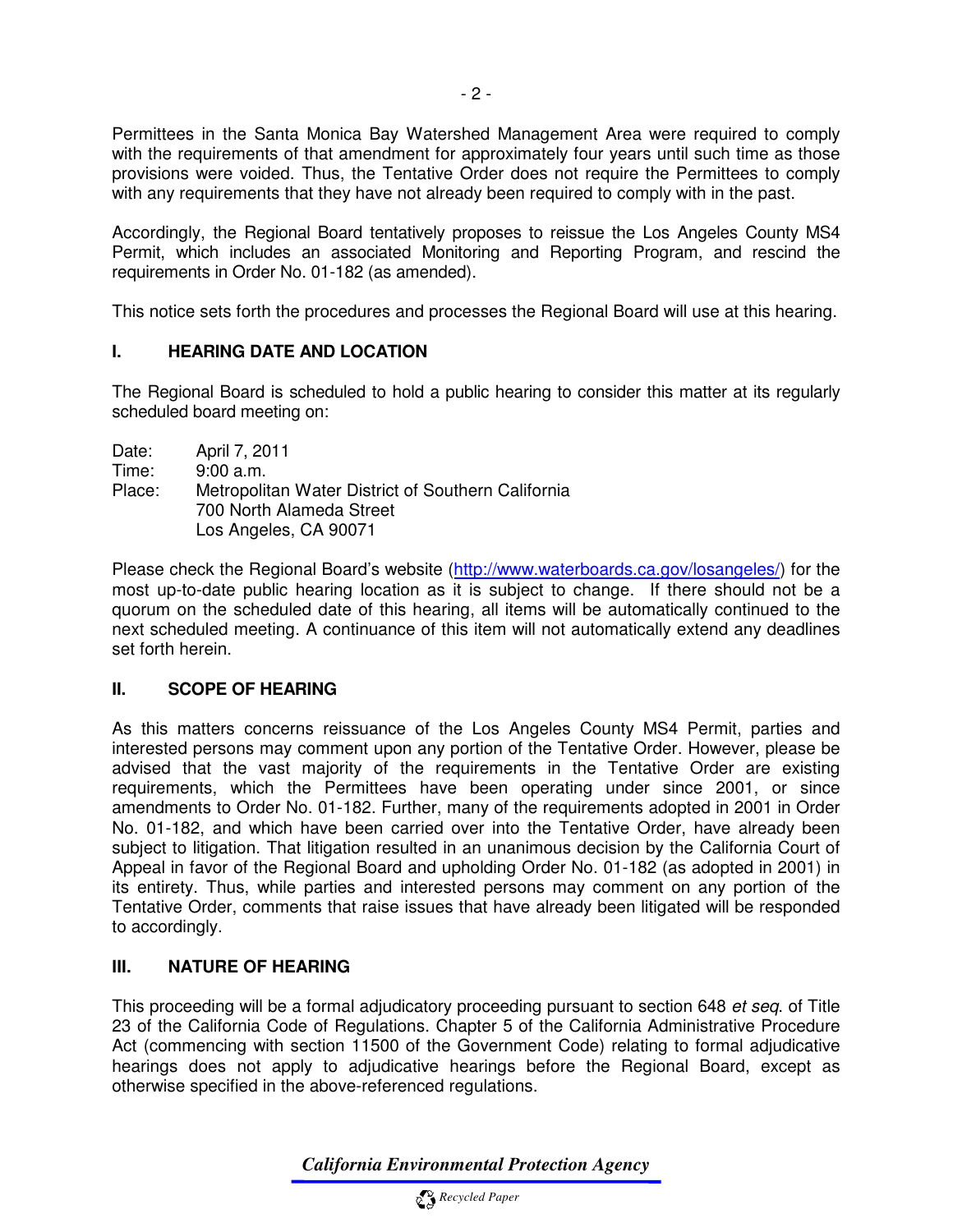## **IV. AVAILABILITY OF DOCUMENTS**

The Tentative Order (which includes the Tentative Monitoring and Reporting Program), Fact Sheet, Administrative Record Index, and other information and documents relied upon are posted on the Regional Board's website at:

www.waterboards.ca.gov/losangeles/water\_issues/programs/stormwater/municipal/index.shtml. These documents are also available for inspection and copying between the hours of 8:00 a.m. and 4:30 p.m. at the following address:

California Regional Water Quality Control Board Los Angeles Region 320 West 4<sup>th</sup> Street, Suite 200 Los Angeles, CA 90013

Arrangements for file review and/or obtaining copies of documents in the Administrative Record may be made by calling the Los Angeles Regional Board at (213) 576-6600. Comments and responses to comments and other subsequent relevant documents will be available online as they are generated.

All the materials identified in the Administrative Record Index will be included in the Administrative Record of this proceeding, irrespective of whether individual documents are specifically referenced during the hearing or contained in the agenda packet. However, the entire Administrative Record may not be present at the hearing. Should any parties or interested persons desire Regional Board staff to bring to the hearing any particular documents in the Administrative Record they must submit a written or electronic request to the Regional Board staff member(s) identified in Section X. below no later than **5:00 pm on March 18, 2011**. The request must identify the documents with enough specificity for Regional Board staff to locate them.

## **V. PARTICIPANTS TO THIS HEARING**

Participants in this proceeding are identified as either "Parties" or "Interested Persons." Designation as a Party is not necessary to participate in this proceeding. Both Interested Persons and Parties will have the opportunity to present written and/or oral comments about the reissuance of the Los Angeles County MS4 Permit. Both Interested Persons and Parties may be asked to respond to clarifying questions from the Regional Board, staff or others, at the discretion of the Regional Board.

## **A. Interested Persons**

Interested persons include any person or organization that is interested in the outcome of the hearing, but who has not been designated as a party. Interested persons may present written and/or oral comments, as provided in Section VI. below, but they may not present evidence. Interested persons are not subject to cross-examination and may not cross-examine witnesses.

## **B. Parties**

Parties are those persons or organizations anticipated to have the greatest interest in the outcome of the hearing. They are generally expected to take a leadership role in presenting any evidence or argument about the nature of the matter under consideration. Parties to the hearing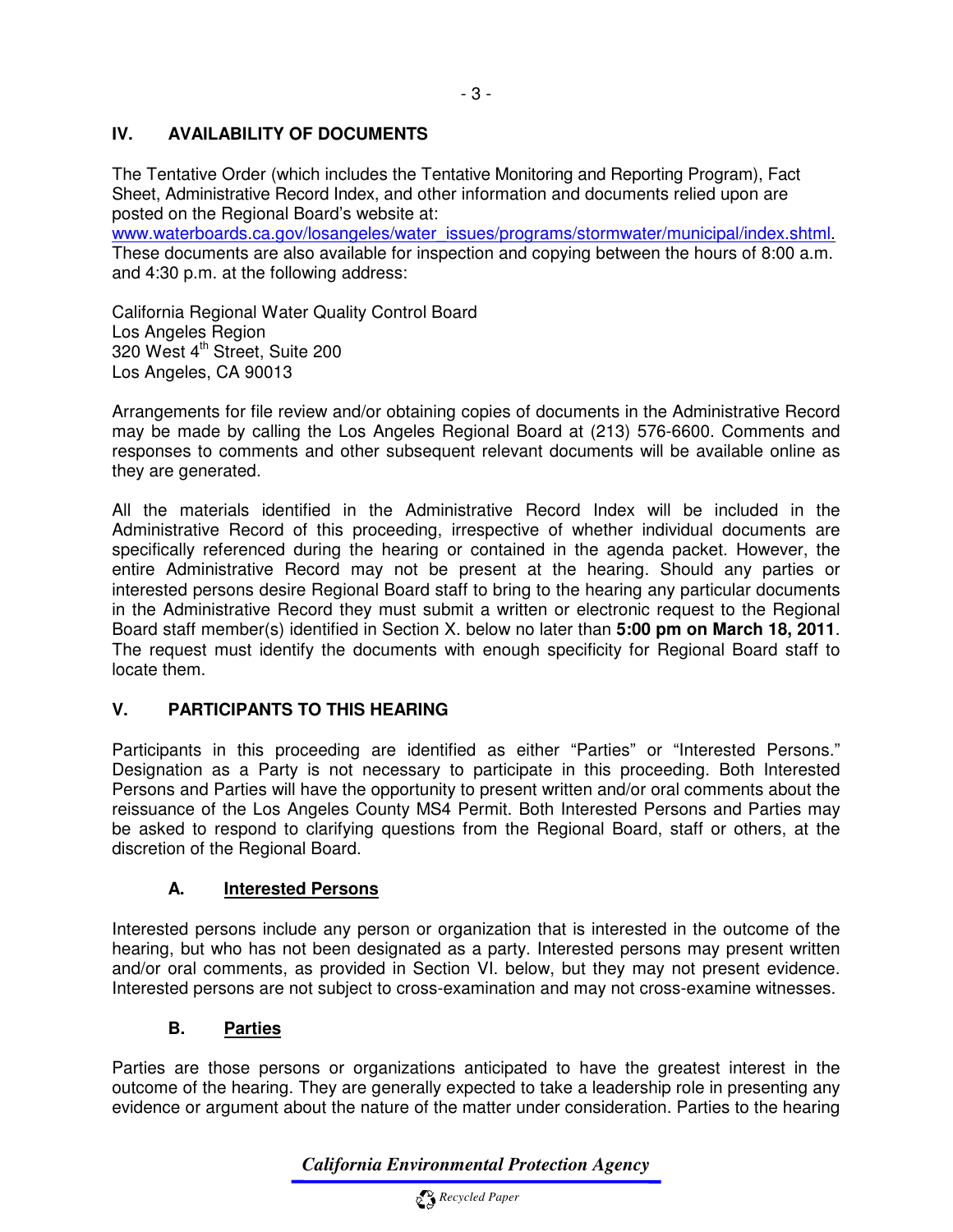may submit written evidence, summarize their evidence orally at the hearing, or cross-examine other parties' witnesses (if any are called). Parties are subject to cross-examination about any evidence they present.

The following are the parties to this proceeding:

- 1. Los Angeles County Flood Control District
- 2. County of Los Angeles
- 3. Cities of Agoura Hills, Alhambra, Arcadia, Artesia, Azusa, Baldwin Park, Bell, Bellflower, Bell Gardens, Beverly Hills, Bradbury, Burbank, Calabasas, Carson, Cerritos, Claremont, Commerce, Compton, Covina, Cudahy, Culver City, Diamond Bar, Downey, Duarte, El Monte, El Segundo, Gardena, Glendale, Glendora, Hawaiian Gardens, Hawthorne, Hermosa Beach, Hidden Hills, Huntington Park, Industry, Inglewood, Irwindale, La Canada Flintridge, La Habra Heights, La Mirada, La Puente, La Verne, Lakewood, Lawndale, Lomita, Los Angeles, Lynwood, Malibu, Manhattan Beach, Maywood, Monrovia, Montebello, Monterey Park, Norwalk, Palos Verdes Estates, Paramount, Pasadena, Pico Rivera, Pomona, Rancho Palos Verdes, Redondo Beach, Rolling Hills, Rolling Hills Estates, Rosemead, San Dimas, San Fernando, San Gabriel, San Marino, Santa Clarita, Santa Fe Springs, Santa Monica, Sierra Madre, Signal Hill, South El Monte, South Gate, South Pasadena, Temple City, Torrance, Walnut, West Covina, West Hollywood, Westlake Village, Whittier, and Vernon

Any other persons or organizations who wish to participate in the hearing as a party shall request party status by submitting a written or electronic request to the Regional Board (as provided in Section X. below) no later than **5:00 pm on March 2, 2011**. All requests for designation as a party shall include the name, phone number, and email address of the person who is designated to receive notices about this proceeding. The request shall also include a statement explaining the reasons for their request (e.g., how the issues to be addressed in the hearing and the potential actions by the Regional Board affect the person), and a statement explaining why the parties designated above do not adequately represent the person's interest. Determinations will be based on whether their participation as a party will further the development of the issues before the Regional Board. Those submitting requests for party status will be notified before the hearing whether the request is granted or denied. All parties will be notified if other parties are designated.

## **C. Regional Board Staff**

Regional Board staff is not a party to this proceeding. This is a proceeding to consider adoption of a permit, which does not involve investigative, prosecutorial, or advocacy functions. Staff's proposals, recommendations, and their participation in this proceeding exist for the purpose of advising and assisting the Regional Board. Likewise, attorneys for the Regional Board will advise and assist the Regional Board, which includes the board members and its entire staff. Given the nature of this proceeding and the limited facts in dispute, assigning a separate staff to "advocate" on behalf of a particular position would not further the development of the issues before the Regional Board.

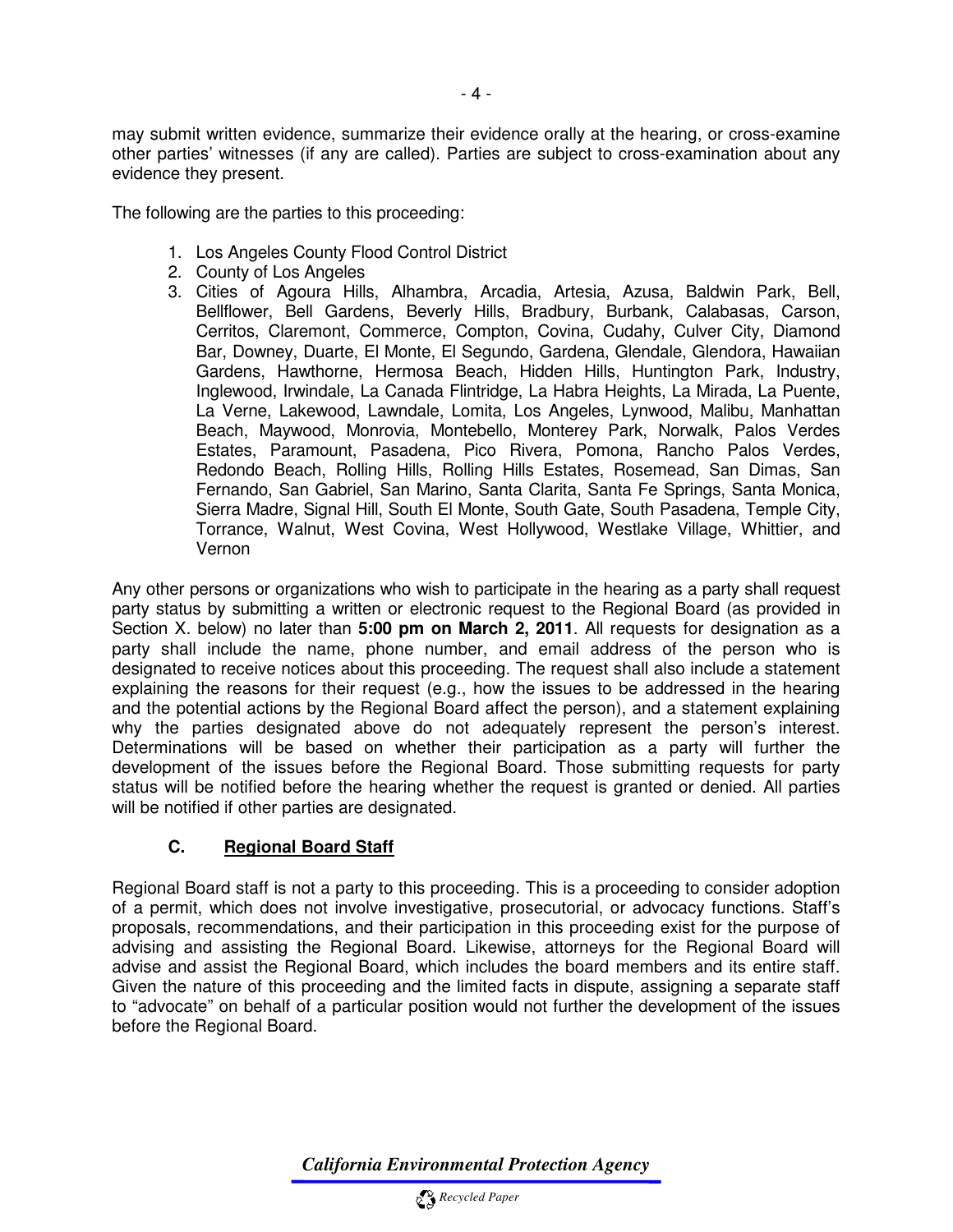#### **VI. PUBLIC COMMENTS AND SUBMITTAL OF EVIDENCE**

Persons wishing to comment on the Tentative Order, or submit evidence for the Regional Board to consider, are invited to submit them in writing. To be evaluated and responded to by Regional Board staff, included in the Regional Board's agenda binder, and fully considered by the Regional Board members in advance of the hearing, all written comments and evidence must be submitted to the Regional Board, as provided in Section X. below, and received at the Regional Board office no later than **5:00 pm on March 2, 2011**. Written comments submitted through email are requested to be transmitted in Microsoft Word format.

Pursuant to section 648.4, Title 23 of the California Code of Regulations, untimely submittal of written comments or evidence will not be allowed or accepted into the Administrative Record without a showing of good cause for the delay, and in no event if any party would be unduly prejudiced by the late submittal or if staff or the Regional Board would not have an adequate opportunity to review, consider, and respond to the comments or evidence.

#### **VII. EX PARTE COMMUNICATIONS PROHIBITED**

Parties and interested persons are forbidden from engaging in ex parte communications regarding this matter with members of the Regional Board. An ex parte communication is a communication not authorized in the California Government Code, to a Regional Board member from any person, about a pending matter, that occurs in the absence of other parties and without notice and opportunity for the parties to respond. The California Government Code generally prohibits the board members from engaging in ex parte communications during permitting, enforcement, or other "quasi-adjudicatory" matters. As a permitting proceeding, Regional Board members may not discuss the subject of this hearing with any person, except during the public hearing itself, except in the limited circumstances and manner described in this notice.

#### **VIII. HEARING PROCEDURES**

Adjudicative proceedings before the Regional Board generally will be conducted in the following order:

Administration of oath to persons who intend to testify Regional Board staff presentation Designated parties' presentation Interested persons' comments Questions from the Regional Board to parties Questions from the Regional Board to Staff Deliberations (in open or closed session) Regional Board decision

While this is a formal administrative proceeding, the Regional Board does not generally require the cross examination of witnesses, or other procedures not specified in this notice, that might typically be expected of parties in a courtroom. Each party will be advised after the receipt of public comments, but prior to the date of the hearing, of the amount of time the party will be allocated for its presentations. That decision will be based upon the complexity and the number of issues under consideration, the extent to which the parties have coordinated, the number of parties and interested persons anticipated, and the time available for the hearing. The parties